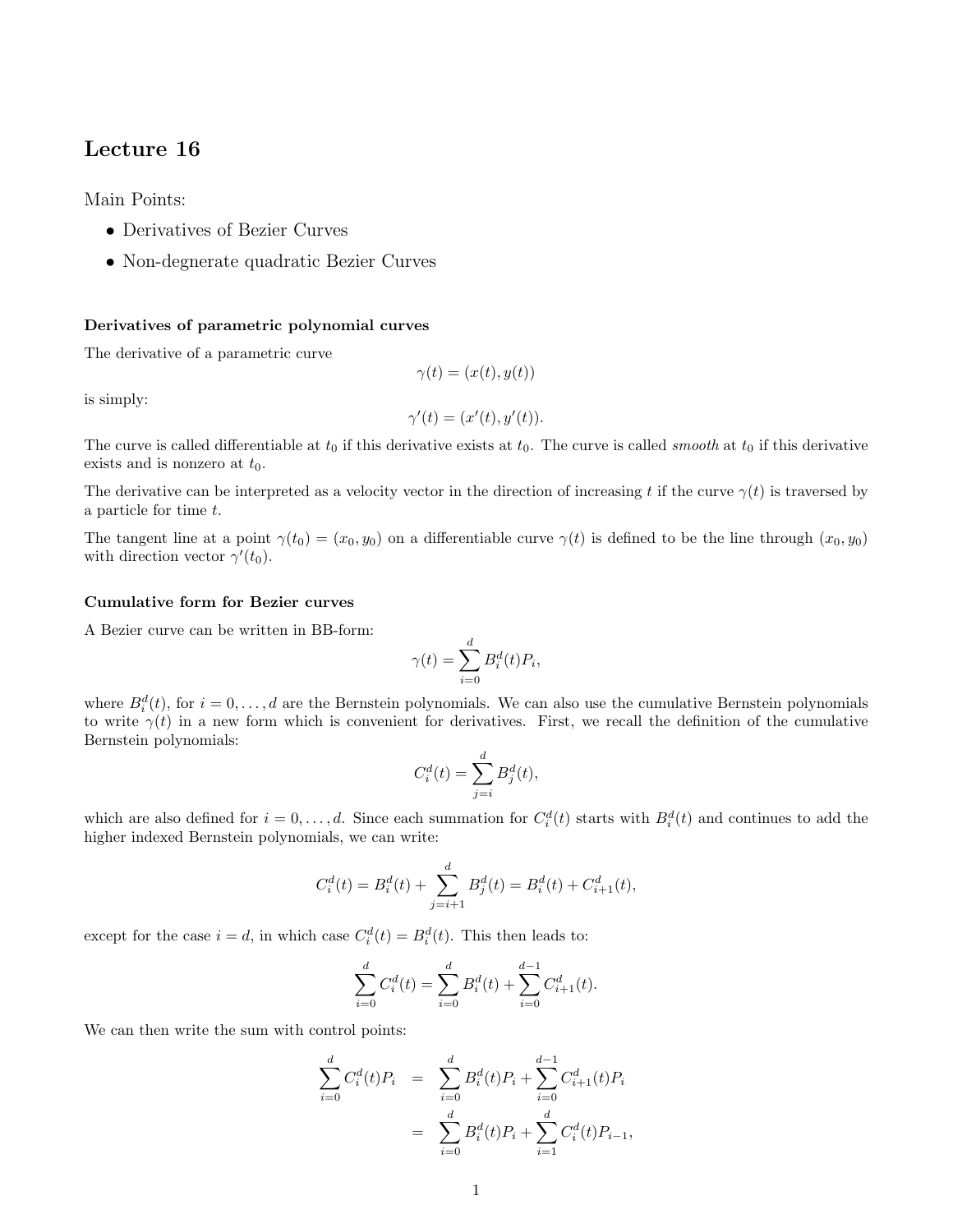which allows us to solve for:

$$
\gamma(t) = \sum_{i=0}^{d} B_i^d(t) P_i
$$
  
\n
$$
= \sum_{i=0}^{d} C_i^d(t) P_i - \sum_{i=1}^{d} C_i^d(t) P_{i-1}
$$
  
\n
$$
= C_0^d(t) P_0 + \sum_{i=1}^{d} C_i^d(t) (P_i - P_{i-1})
$$
  
\n
$$
= P_0 + \sum_{i=1}^{d} C_i^d(t) \mathbf{v}_i,
$$

where  $v_i$  is the vector from  $P_{i-1}$  to  $P_i$ .

## Derivatives of Bezier curves with Cumulative form

Recall the derivative of the cumulative Bernstein polynomials:

$$
\frac{d}{dt}C_i^d(t) = dB_{i-1}^{d-1}(t),
$$

for  $i = 0, \ldots, d$ . This can be used to get the derivative of the cumulative form of the Bezier curve:

$$
\gamma'(t) = \frac{d}{dt} \left[ P_0 + \sum_{i=1}^d C_i^d(t) \mathbf{v}_i \right]
$$

$$
= \sum_{i=1}^d \frac{d}{dt} \left[ C_i^d(t) \right] \mathbf{v}_i
$$

$$
= \sum_{i=1}^d dB_{i-1}^{d-1}(t) \mathbf{v}_i
$$

$$
= d \sum_{i=0}^{d-1} B_i^{d-1}(t) \mathbf{v}_{i+1}.
$$

### Examples:

• From the above formula we can deduce:

$$
\gamma'(0) = d\mathbf{v}_1.
$$

For example,  $P_0 = (0, 0)$ ,  $P_1 = (2, 3)$ , and  $P_2 = (5, 7)$ , then we can say that the quadratic Bezier curve with these control points must have tangent vector at  $t = 0$  given by two times the vector between the first two control points:

$$
\gamma'(0) = 2\mathbf{v}_1 = 2(P_1 - P_0) = 2((2,3) - (0,0)) = (4,6).
$$

• From the above formula we can also deduce:

$$
\gamma'(1) = d\mathbf{v}_2.
$$

Again, if  $P_0 = (0, 0)$ ,  $P_1 = (2, 3)$ , and  $P_2 = (5, 7)$ , then we can say that the quadratic Bezier curve with these control points must have tangent vector at  $t = 1$  given by two times the vector between the last two control points:

$$
\gamma'(1) = 2\mathbf{v}_2 = 2(P_2 - P_1) = 2((5, 7) - (2, 3)) = (3, 4).
$$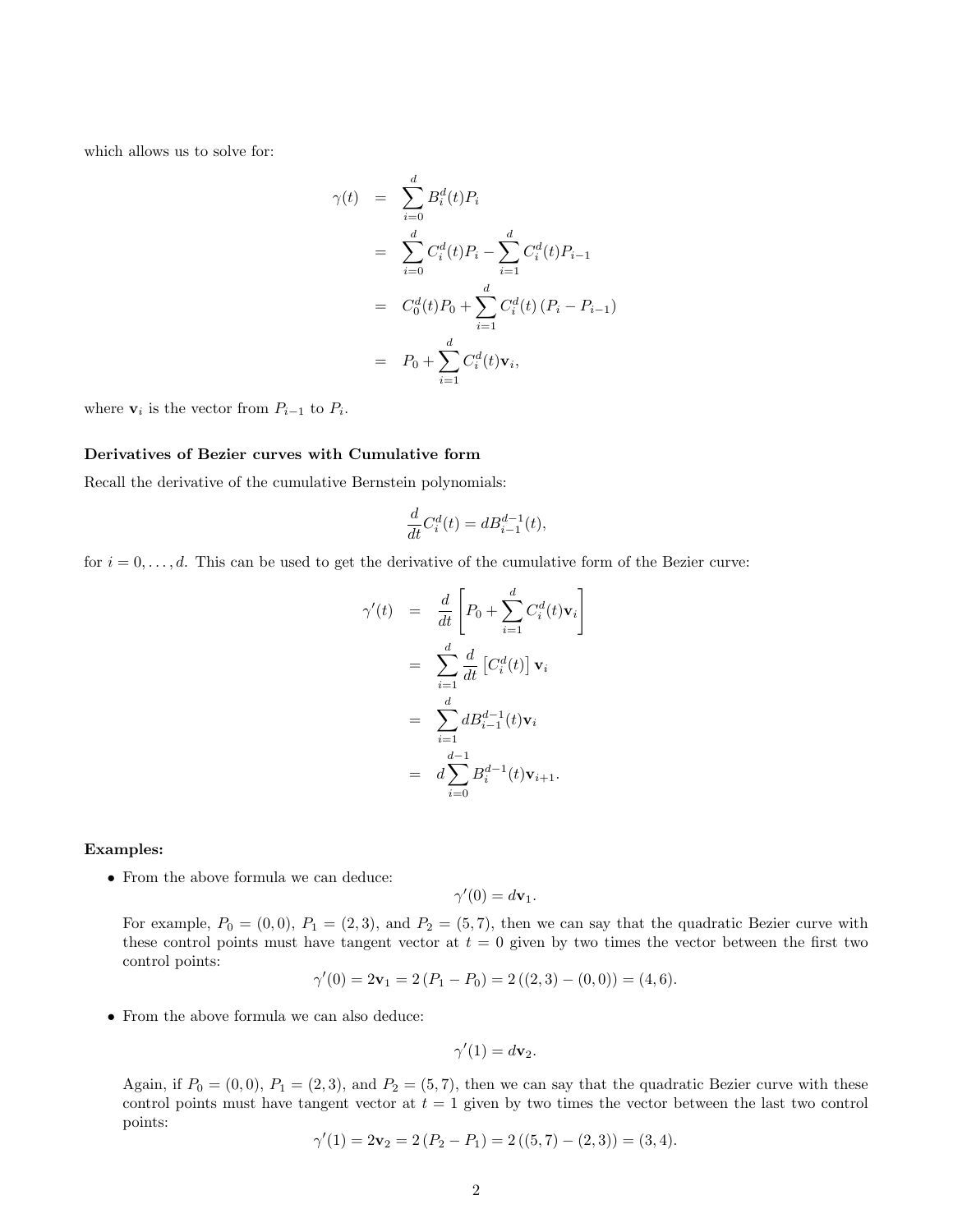### Degenerate and non-degenerate quadratic Bezier curves

A quadratic Bezier curve  $\gamma(t)$  can be define by its BB-form with 3 control points  $P_0$ ,  $P_1$ , and  $P_2$ . If all of these control points are collinear, then we call  $\gamma(t)$  a degenerate quadratic Bezier curve. In this case all of the points of  $\gamma(t)$  lie on the same line. This must be the case since any point  $\gamma(t)$  can be computed by nested linear interpolation, starting with the control points, and thus can never be off the line. If the control points are not all collinear, then we call the curve non-degenerate.

## Examples:

• For example, if we define:

$$
\gamma(t) = (1-t)^2(2,-1) + 2(1-t)t(0,1) + t^2(-1,2),
$$

then since the control points all lie on the line  $y = -x + 1$ , we must have all the points of  $\gamma(t)$  on this line.

• We can also reverse this process and define a quadratic parametric curve which clearly must have all its points on a line. For example:

$$
\gamma(t) = (t^2 - 2t + 3, t^2 - 2t)
$$

satisfies the linear relationship  $y = x - 3$  since:

$$
x - 3 = (t2 - 2t + 3) - 3 = t2 - 2t = y.
$$

So if we write this curve in BB-form with three control points, it must be the case that these control points are collinear. We can find the control points with the polar form:

$$
F[u_1, u_2] = (3, 0) + (-2, -2)\frac{1}{2}[u_1 + u_2] + (1, 1)u_1u_2.
$$

This yields:

$$
P_0 = F[0,0] = (3,0),
$$
  $P_1 = F[0,1] = (1,-2),$   $P_2 = F[1,1] = (2,-1),$ 

which are all on the line  $y = x - 3$ .

# Every non-degenerate quadratic Bezier curve has all points lying on a parabola

A quadratic Bezier curve is one form of a quadratic polynomial parametric curve. In the standard basis, such a curve could be defined as:

$$
\gamma(t) = (x, y) = (a_0 + a_1t + a_2t^2, b_0 + b_1t + b_2t^2).
$$

Suppose that  $\gamma(t)$  is non-degenerate. In order to show that such curves must have all points lying on a parabola, we will first treat the case where at least one of  $a_2$  or  $b_2$  is zero.

Suppose  $a_2 = 0$ . Then we can solve for t in terms of x:

$$
t=\frac{1}{a_1}\left(x-a_0\right).
$$

Note: We can divide by  $a_1$  since we cannot have both  $a_2$  and  $a_1$  equal to zero, otherwise the x-coordinate of  $\gamma(t)$ would be constant and all its points would lie on a vertical line, but we are assuming that  $\gamma(t)$  is non-degnerate. Substituting, we have:

$$
y = b_0 + b_1 t + b_2 t^2 = b_0 + b_1 \frac{1}{a_1} (x - a_0) + b_2 \frac{1}{a_1^2} (x - a_0)^2
$$
.

Collecting terms and completing the square, we can then write such a quadratic as:

$$
y = a(x - b) + c^2,
$$

which is a standard form for a parabola with vertex at  $(b, c)$  and axis of symmetry parallel to the y-axis.

The case where  $b_2 = 0$  produces a standard form for a parabola with axis of symmetry parallel to the x-axis.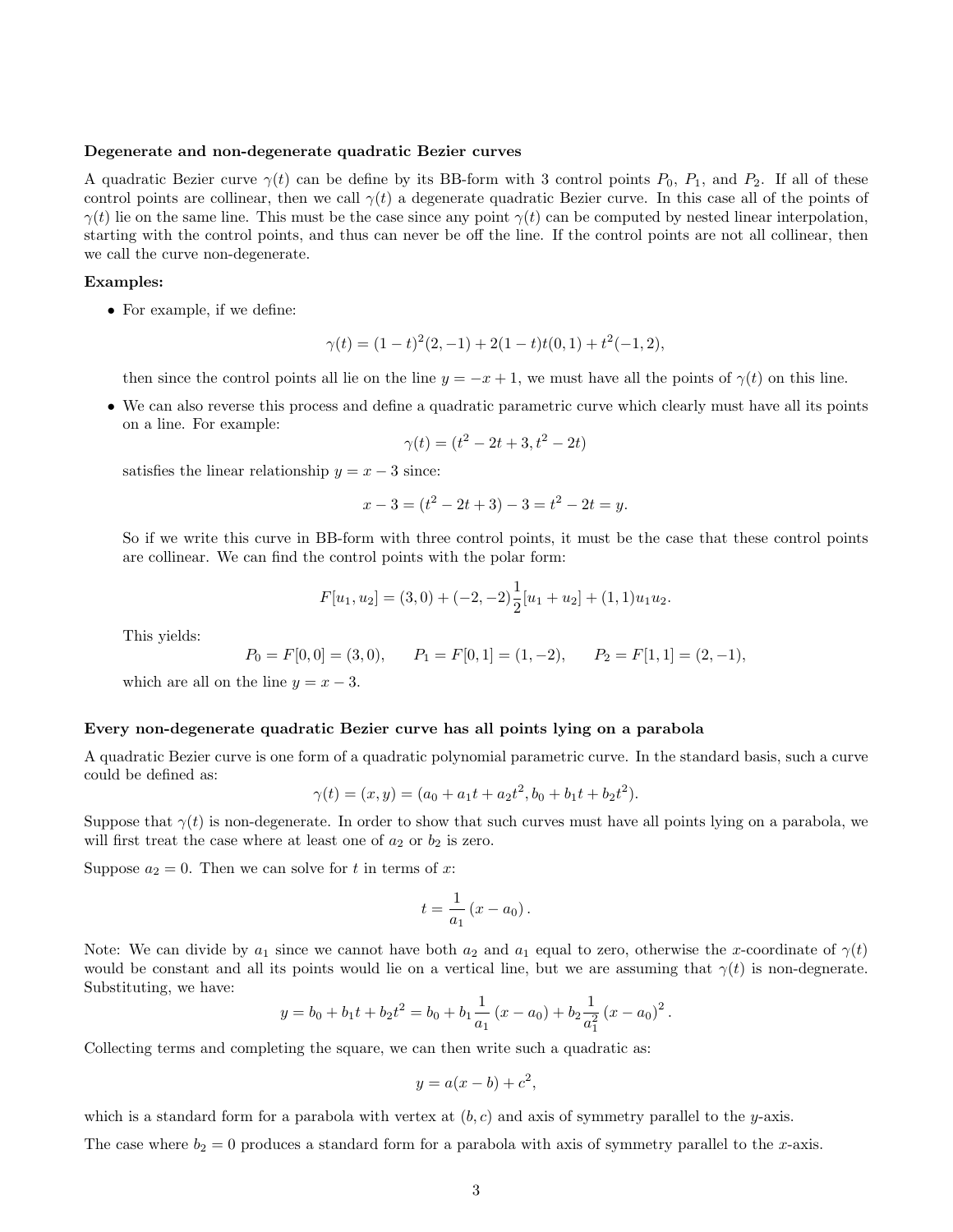Now suppose that both  $a_2$  and  $b_2$  are nonzero. We will show that there is a linear change of coordinates which is in fact simply a rotation of coordinates, which represents  $\gamma(t)$  as a parabola.

We can represent any linear change of coordinates as

$$
\begin{pmatrix} x' \\ y' \end{pmatrix} = A \begin{pmatrix} x \\ y \end{pmatrix} = \begin{pmatrix} a_{1,1} & a_{1,2} \\ a_{2,1} & a_{2,2} \end{pmatrix} \begin{pmatrix} x \\ y \end{pmatrix}.
$$

In other words:

$$
x' = a_{1,1}x + a_{1,2}y = a_{1,1}(a_0 + a_1t + a_2t^2) + a_{1,2}(b_0 + b_1t + b_2t^2),
$$

and

$$
y' = a_{2,1}x + a_{2,2}y = a_{2,1}(a_0 + a_1t + a_2t^2) + a_{2,2}(b_0 + b_1t + b_2t^2).
$$

In order for such a coordinate system to represent  $\gamma(t)$  as a parabola, we would need to have the  $t^2$  coefficient in  $x'$ or in  $y'$  be equal to zero. For instance, we can force this in  $x'$  if we take

$$
a_{1,1} = b_2
$$
, and  $a_{1,2} = -a_2$ .

The transformation matrix then becomes:

$$
A = \begin{pmatrix} b_2 & -a_2 \\ a_{2,1} & a_{2,2} \end{pmatrix}.
$$

But we wanted to produce a rotation, so we will need to have also  $a_{2,1} = a_2$ , and  $a_{2,2} = b_2$ . Additionally, we need to have determinant one, which can be achieved by multiplying the matrix by the constant

$$
\frac{1}{\delta}=\frac{1}{\sqrt{a_2^2+b_2^2}}
$$

producing:

$$
A = \frac{1}{\delta} \begin{pmatrix} b_2 & -a_2 \\ a_2 & b_2 \end{pmatrix}.
$$

This is a rotation matrix and thus the equation for  $\gamma(t)$  in the new coordinates x' and y' will be a parabola. Since a rotated parabola is still a parabola, we must conclude that the original graph is also a parabola.

### Implicit quadratic equations of conics and the discriminant

The general quadratic equation of a conic in  $x$  and  $y$  is:

$$
Ax^2 + Bxy + Cy^2 + Dx + Ey + F = 0.
$$

The discriminant of this equation is:

$$
\Delta = B^2 - 4AC.
$$

The graph of the conic is called non-degenerate if it is an ellipse, parabola, or hyperbola. Other cases, such as a single point, a line, or a pair of lines, are called degenerate. If the graph is non-degenerate, the type of the graph can be determined from the following:

$$
\Delta < 0 \leftrightarrow Ellipse\n\Delta = 0 \leftrightarrow Parabola\n\Delta > 0 \leftrightarrow Hyperbola
$$

# Examples:

- $x^2 + y^2 = 1$  has  $A = C = 1$  and  $B = 0$ , so  $\Delta = B^2 4AC = -1$ , an ellipse (circle).
- $y = x^2$  has  $A = -1$  and  $B = C = 0$ , so  $\Delta = B^2 4AC = 0$ , a parabola.
- $xy = 1$  has  $A = C = 0$  and  $B = 1$ , so  $\Delta = B^2 4AC = 1$ , a hyperbola.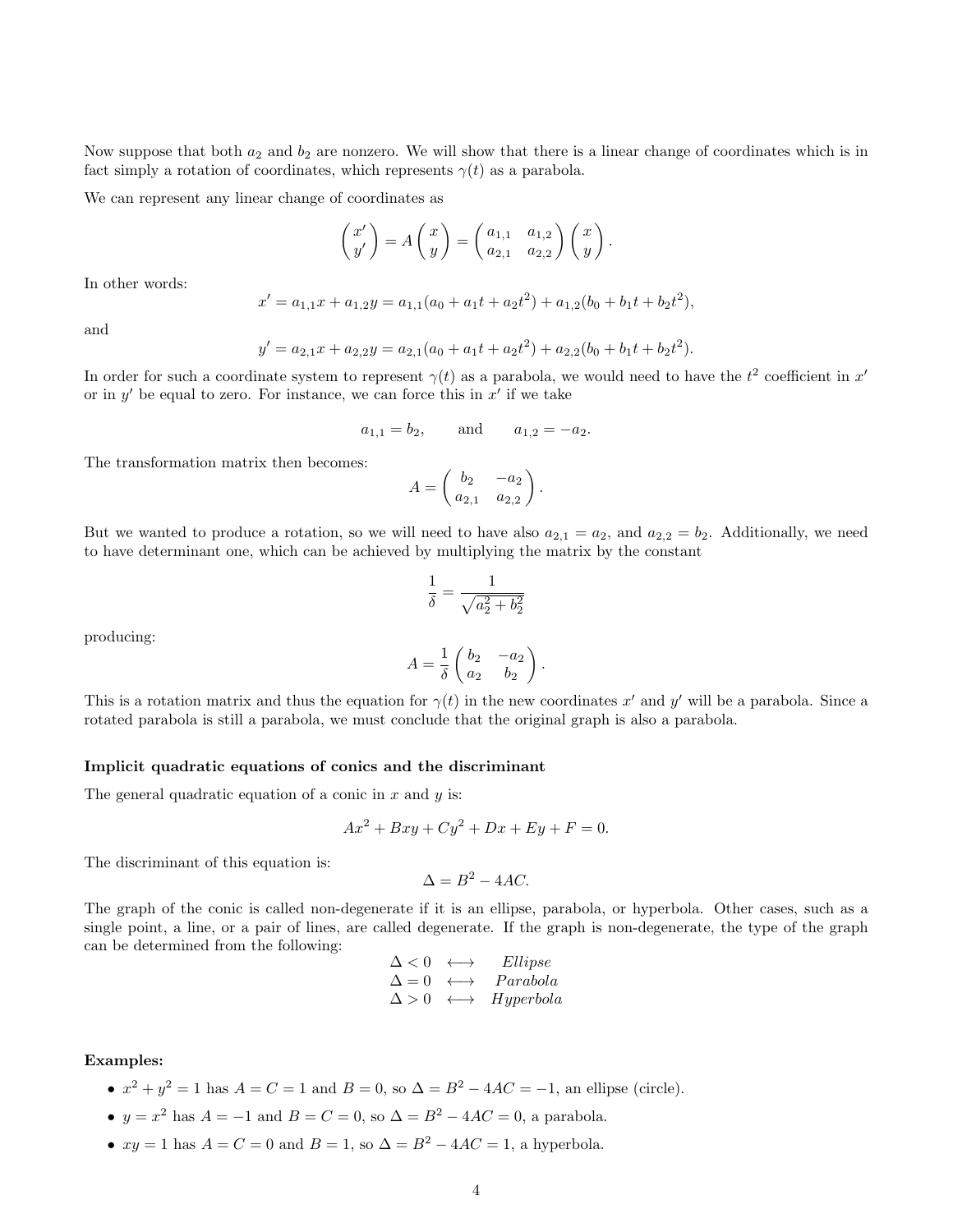### Five point construction of conics

In order to construct the implicit equation for a quadratic Bezier curve, we will use a geometric technique which starts with the five point construction. This construction allows us to find the equation of a conic, or quadratic polynomial in  $x$  and  $y$ , which passes through any collection of five points.

Suppose we are given 5 points  $P_0$ ,  $P_1$ ,  $P_2$ ,  $P_3$  and  $P_4$  in the plane. We would like to find an equation of the type

$$
Ax2 + Bxy + Cy2 + Dx + Ey + F = 0
$$

which satisfies all five points.

We start by writing two pairs of lines through the first 4 points. Suppose the first pair of lines is

$$
L_{0,1}(x, y) = 0
$$
 and  $L_{2,3}(x, y) = 0$ 

where  $L_{0,1}$  passes through  $P_0$  and  $P_1$ , and  $L_{2,3}$  passes through  $P_2$  and  $P_3$ ; and the second pair is

$$
L_{0,2}(x,y) = 0
$$
 and  $L_{1,3}(x,y) = 0$ 

where  $L_{0,2}$  passes through  $P_0$  and  $P_2$ , and  $L_{1,3}$  passes through  $P_1$  and  $P_3$ .

Next, we write the quadratic equation

$$
f_c(x,y) = L_{0,1}(x,y)L_{2,3}(x,y) + L_{0,2}(x,y)L_{1,3}(x,y) = 0,
$$

which represents a family of conics, each of which passes through the four points  $P_0$ ,  $P_1$ ,  $P_2$ , and  $P_3$ .

The final step is to solve for c after plugging in the coordinates of  $P_4$  into the equation for  $f_c(x, y)$ . This will guarantee that  $f_c(x, y)$  also passes through the fifth point.

### Examples:

• Find the conic which passes through the points:  $P_0 = (0,0), P_1 = (1,0), P_2 = (2,1), P_3 = (0,1),$  and  $P_4 = (1, 4)$ . Note: the points are chosen to be suggestive of the shape of an ellipse, and are indeed inconsistent with the shape of a parabola or hyperbola. So we expect that the equation will have negative discriminant.

We form the lines:

$$
L_{0,1}(x, y) = y = 0
$$
, and  $L_{2,3}(x, y) = y - 1 = 0$ ,  
\n $L_{0,2}(x, y) = x - 2y = 0$ , and  $L_{2,3}(x, y) = x + y - 1 = 0$ .

Next, we form  $f_c(x, y)$ :

$$
f_c(x,y) = L_{0,1}(x,y)L_{2,3}(x,y) + L_{0,2}(x,y)L_{1,3}(x,y) = 0
$$
  
=  $y(y-1) + c(x-2y)(x+y-1)$   
= 0.

Now we insert the coordinates of  $P_4 = (1, 4)$ :

$$
f_c(1,4) = 4(4-1) + c(1-2 \cdot 4)(1+4-1)
$$
  
= 12-28c  
= 0,

which means that  $c = \frac{12}{28} = \frac{3}{7}$ , and the equation of the desired concic is:

$$
f_c(x,y) = y(y-1) + \frac{3}{7}(x-2y)(x+y-1) = 0,
$$